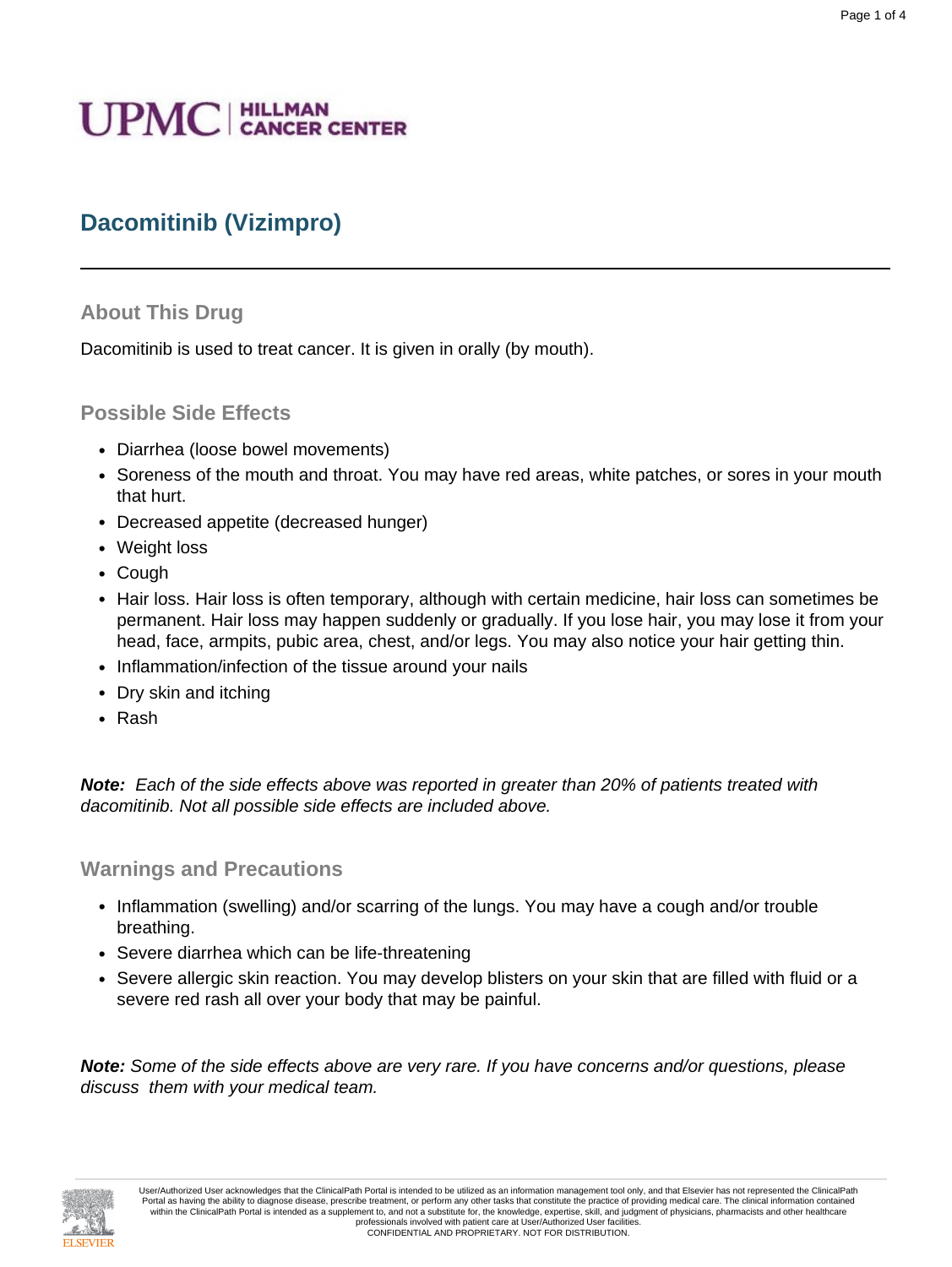### **Important Information**

• It is important that you notify your doctor and/or nurse at the first sign of diarrhea so they can provide you with anti-diarrheal medication and give you further instructions. Notify your doctor and/ or nurse if you are taking anti-diarrheal medication and your symptoms have not improved or are worsening.

## **How to Take Your Medication**

- Take the medicine with or without food at the same time each day.
- **Missed dose**: If you vomit or miss a dose, take your next dose at the regular time, and contact your physician. Do not take 2 doses at the same time and do not double up on the next dose.
- **Handling:** Wash your hands after handling your medicine, your caretakers should not handle your medicine with bare hands and should wear latex gloves.
- This drug may be present in the saliva, tears, sweat, urine, stool, vomit, semen, and vaginal secretions. Talk to your doctor and/or your nurse about the necessary precautions to take during this time.
- **Storage:** Store this medicine in the original container at room temperature.
- **Disposal of unused medicine:** Do not flush any expired and/or unused medicine down the toilet or drain unless you are specifically instructed to do so on the medication label. Some facilities have take-back programs and/or other options. If you do not have a take-back program in your area, then please discuss with your nurse or your doctor how to dispose of unused medicine.

## **Treating Side Effects**

- Drink plenty of fluids (a minimum of eight glasses per day is recommended).
- If you have diarrhea, you should drink more fluids so that you do not become dehydrated (lack of water in the body from losing too much fluid). Eat low-fiber foods that are high in protein and calories and avoid foods that can irritate your digestive tracts or lead to cramping.
- Ask your nurse or doctor about medicine that can lessen or stop your diarrhea.
- Mouth care is very important. Your mouth care should consist of routine, gentle cleaning of your teeth or dentures and rinsing your mouth with a mixture of 1/2 teaspoon of salt in 8 ounces of water or 1/2 teaspoon of baking soda in 8 ounces of water. This should be done at least after each meal and at bedtime.
- If you have mouth sores, avoid mouthwash that has alcohol. Also avoid alcohol and smoking because they can bother your mouth and throat.
- To help with decreased appetite and weight loss, eat small, frequent meals, and foods that are high in calories and protein, such as meat, poultry, fish, dry beans, tofu, eggs, nuts, milk, yogurt, cheese, ice cream, pudding, and nutritional supplements.
- Consider using sauces and spices to increase taste. Daily exercise, with your doctor's approval, may increase your appetite.
- To help with weight loss, consider drinking fluids that contribute calories (whole milk, juice, soft drinks, sweetened beverages, milkshakes, and nutritional supplements) instead of water.
- To help with hair loss, wash with a mild shampoo and avoid washing your hair every day. Avoid coloring your hair.

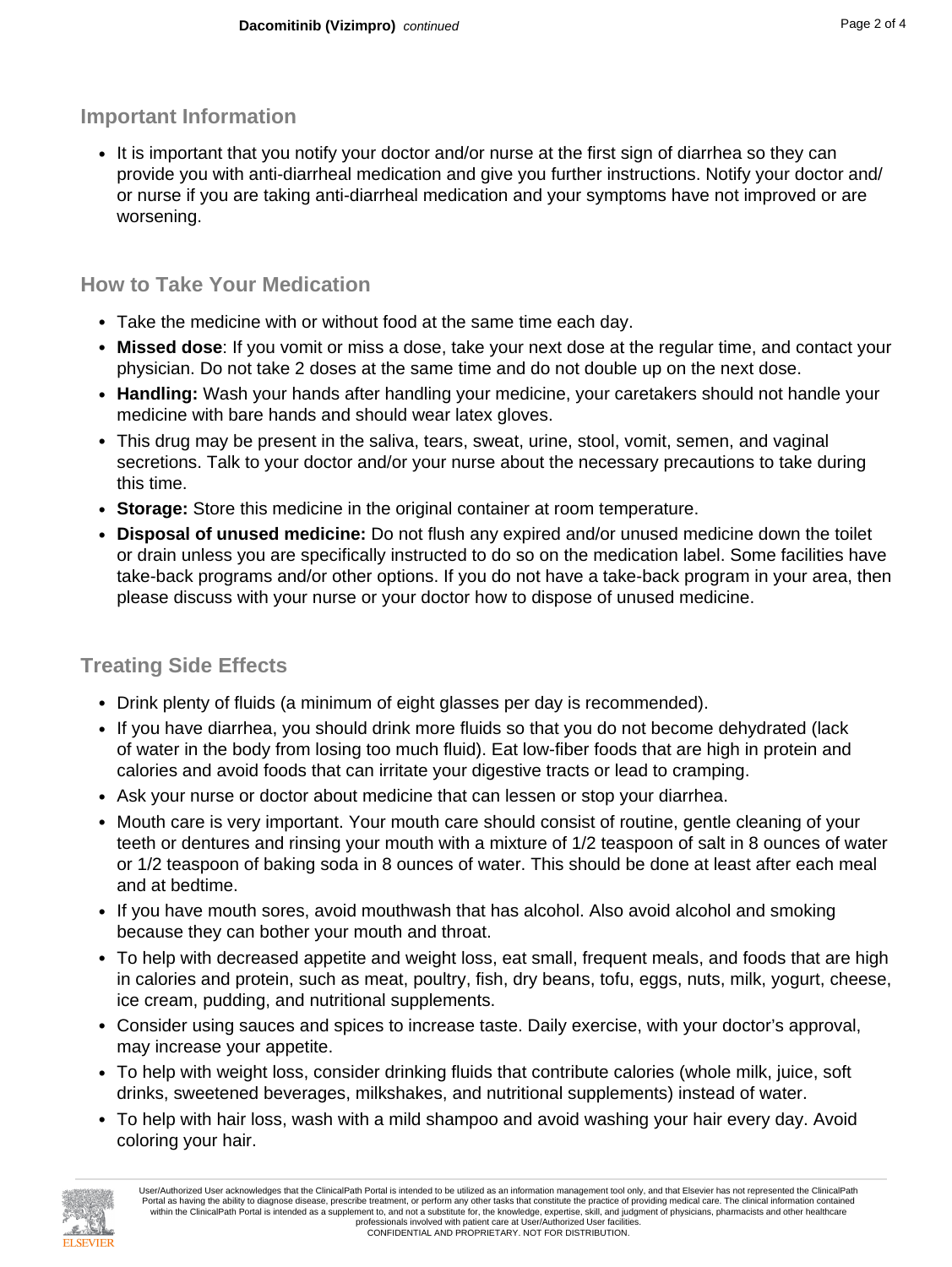- Avoid rubbing your scalp, pat your hair or scalp dry.
- Limit your use of hair spray, electric curlers, blow dryers, and curling irons.
- If you are interested in getting a wig, talk to your nurse and they can help you get in touch with programs in your local area.
- If you get a rash do not put anything on it unless your doctor or nurse says you may. Keep the area around the rash clean and dry. Ask your doctor for medicine if your rash bothers you.
- Moisturize your skin several times a day.
- Avoid sun exposure and apply sunscreen routinely when outdoors.

## **Food and Drug Interactions**

- There are no known interactions of dacomitinib with food.
- Check with your doctor or pharmacist about all other prescription medicines and over-the-counter medicines and dietary supplements (vitamins, minerals, herbs, and others) you are taking before starting this medicine as there are known drug interactions with dacomitinib. Also, check with your doctor or pharmacist before starting any new prescription or over-the-counter medicines, or dietary supplements to make sure that there are no interactions.
- Medicines that treat heartburn and stomach upset may lower the effect of your cancer treatment if taken with dacomitinib. Call your doctor to find out what medicine you may take with dacomitinib to help with heartburn or stomach upset.

### **When to Call the Doctor**

Call your doctor or nurse if you have any of these symptoms and/or any new or unusual symptoms:

- Fever of 100.4° F (38° C) or higher
- Chills
- Pain in your chest
- Dry cough and/or a cough that is bothersome
- Wheezing and/or trouble breathing
- Pain in your mouth or throat that makes it hard to eat or drink
- Diarrhea, 4 times a day or diarrhea with lack of strength or a feeling of being dizzy
- Lasting loss of appetite or rapid weight loss of five pounds in a week
- Tiredness that interferes with your daily activities
- New rash and/or itching
- Rash that is not relieved by prescribed medicines
- Dry skin or itching that is bothersome
- Flu-like symptoms: fever, headache, muscle and joint aches, and fatigue (low energy, feeling weak)
- Signs of inflammation/infection (redness, swelling, pain) of the tissue around your nails
- If you think you may be pregnant